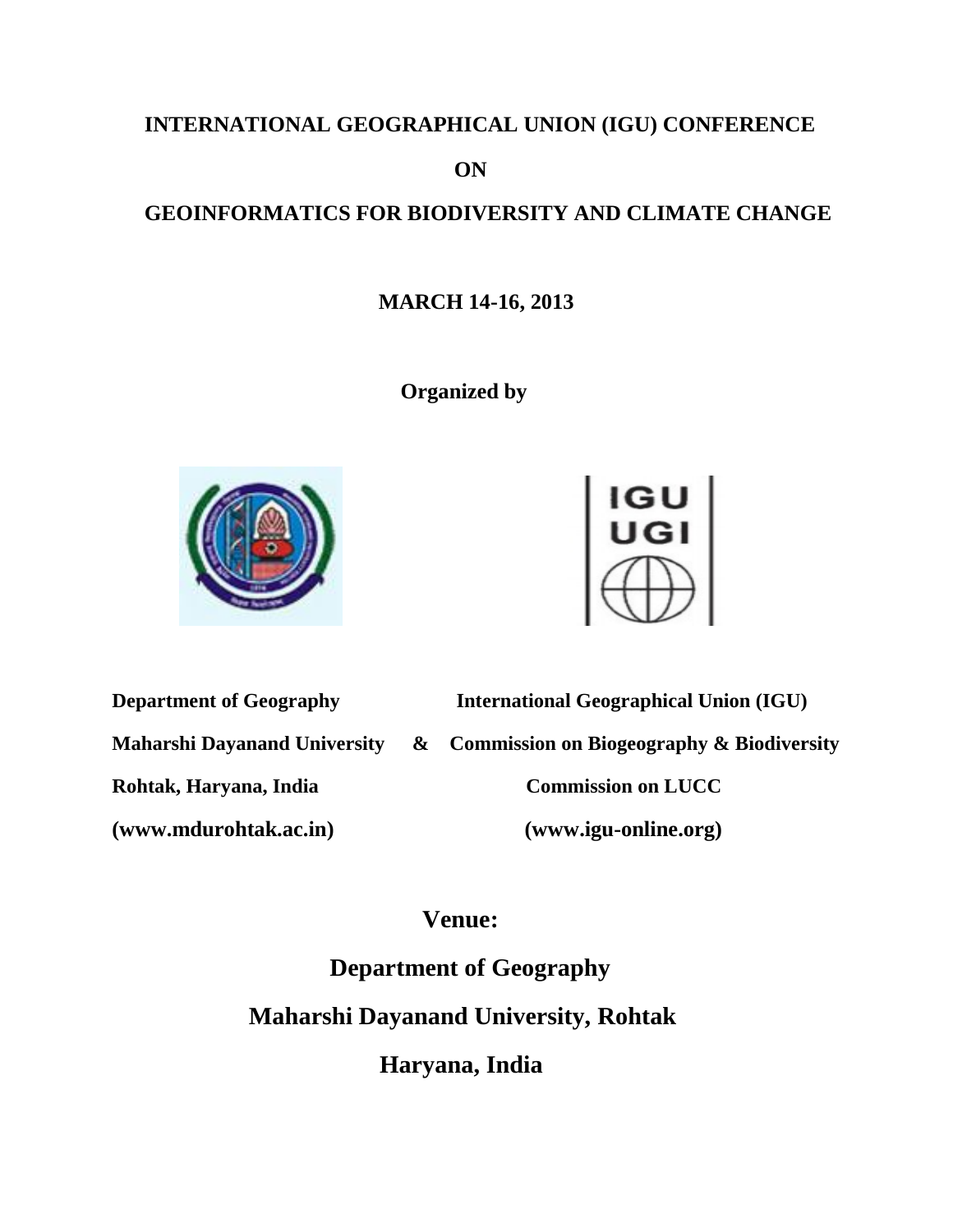#### **ROHTAK : THE HOST CITY**

Rohtak, pulsating with people and vitality, is a city with historical past, a vibrant present and a promising future. The city is about 75 Kms from National Capital Delhi on the Delhi-Hisar National Highway (NH-10), about 240 Kms from the state capital Chandigarh and 150 Kms from Kurukshetra (a famous ancient place in Haryana). Rohtak is well connected both by rail as well as road. The nearest Airport is at Delhi. With an Indian Institute of Management (IIM), Maharshi Dayanand University (MDU) and Pt. B. D. Sharma University of Health Sciences, the city has become an educational hub in the north-western part of India. The weather of Rohtak in March is celebratious and pleasant.It does not require any heavy woolens.

### **ABOUT THE HOST ORGANIZATION**

With an objective to promote inter-disciplinary higher education and research in the fields of environment, ecology and life sciences, Maharshi Dayanand University was established in 1976. It was named after "Maharshi Dayanand", a great visionary and social reformer. The University Campus, spread over an area of 665 acres with magnificant landscape dotted with state-of-the art buildings which present a spectacle of harmony in architecture and natural beauty.With excellent infrastructure, university has earned a name for itself as a leading educational institution and is fast developing as an academic hub for traditional as well as professional courses. Presently, it offers education and research programmes through 38 Post Graduate Departments and Directorate of Distance Education (DDE) at its main campus at Rohtak. P.G. Regional Centre at Rewari, Institute of Law and Management Studies at Gurgaon and one offline campus centre are also important off campus centres of the university disseminating knowledge in various streams. About 692 colleges of general education, engineering, technology, computer science and management spread over 10 districts of Haryana are affiliated to this university.

The Department of Geography is one of the oldest departments of M.D.University Rohtak and was established in the year 1983. Over the years, the department has made rapid strides in academics and at present it has over 150 students distributed over several programmes such as M.A. Geography, M.Tech in Geoinformatics, M.Phil, Pre Ph.D course work and Ph.D. From session 2012-13, Department has introduced M.Sc in Geoinformatics as well as M.A. in Population Studies.

### **ABOUT INTERNATIONAL GEOGRAPHICAL UNION (IGU)**

The International Geographical Union (IGU) is an international [geographical](http://en.wikipedia.org/wiki/Geography) society. The first International Geographical Congress was held in [Antwerp](http://en.wikipedia.org/wiki/Antwerp) in 1871. Subsequent meetings led to the establishment of the permanent organization in [Brussels,](http://en.wikipedia.org/wiki/Brussels) [Belgium,](http://en.wikipedia.org/wiki/Belgium) in 1922. The Union has 34 Commissions and four task forces. The commissions range from Applied Geography, Gender Geography, Marine Geography, Biogeography & Biodiversity, Land Use & Land Cover Change as well as Landscape Analysis and Water Sustainability. IGU adheres to the [International](http://en.wikipedia.org/wiki/International_Council_for_Science)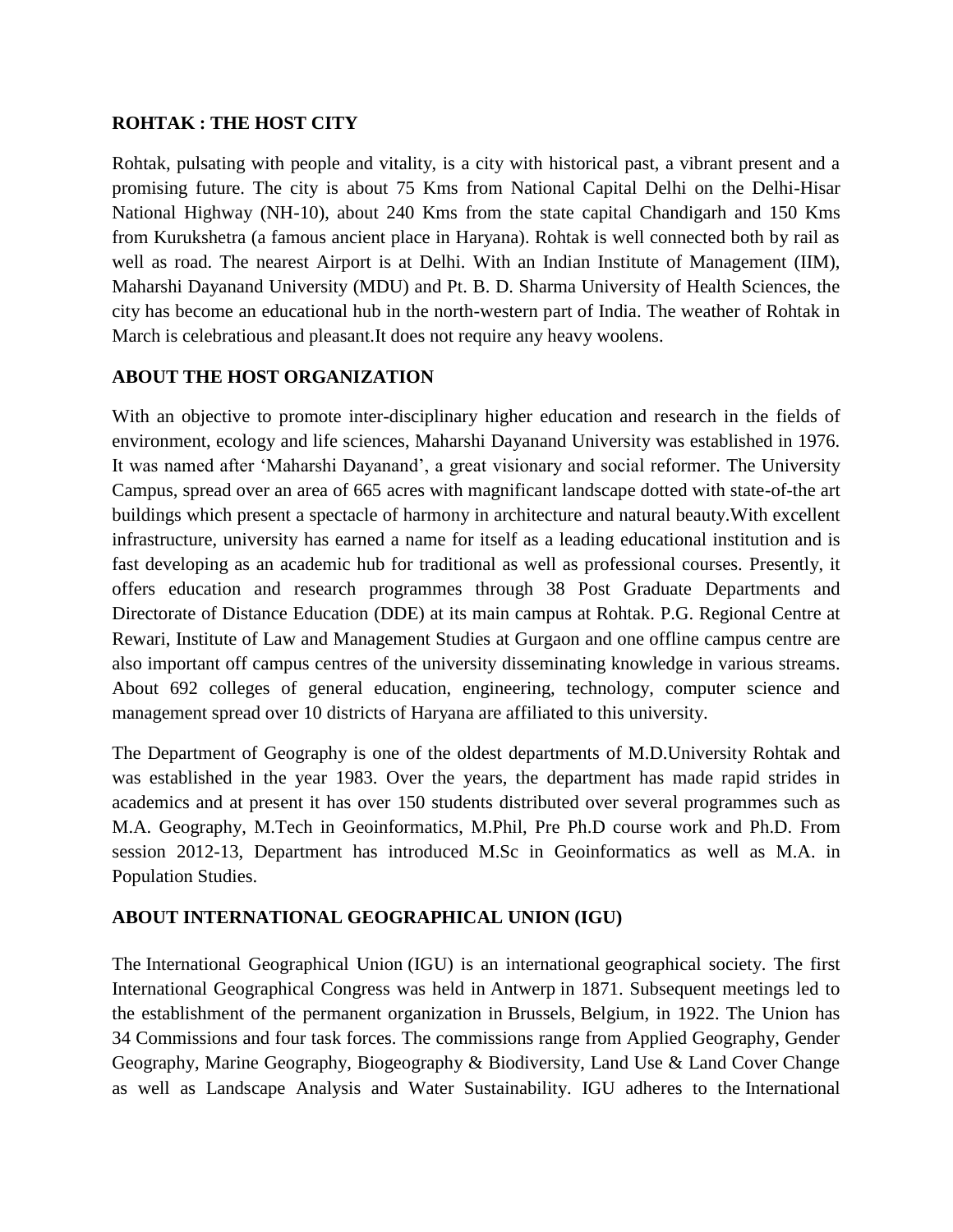Council for Science (ICSU) and the International Social Science Council (ISSC), which it recognizes as coordinating bodies for the international organization of science. Besides promoting the study of geographical problems, IGU initiate and co-ordinate geographical research requiring international co-operation and to promote its scientific discussion by way of organizing regional/international meetings/seminars/conferences/symposia related to the objectives of the Union.

## **LOCAL HOSPITALITY**

Registered participants will be provided all hospitality during their stay at Rohtak during the conference days. Accomodation for outstation participants will be arranged in the University Faculty House/hostels/Guest Houses on request and based on the availability. Those interested in accommodation in city hotels on actual payment basis should request for the same in advance. Delegates coming with members of family should request accommodation in the city hotels on payment basis. Participants should arrange for their travel from their own resources. However, the organizing committee may reimburse travel expenses for a limited number of participants from India, depending upon the availability of funds. Cultural programmes and sight-seeing tour (on demand) for participants are also planned to be arranged to nearby places.

### **THRUST AREAS OF THE CONFERENCE**

The over-exploitation of some of the important earth resources like land and water has led to a number of environment related problems world over. At the same time, land use change supplemented by various human activities has led to extinction of many plant and animal habitats and species. In this context, the relevance of biodiversity for human survival is becoming a major international political issue as scientific evidence builds on the global health implications of biodiversity loss. This issue is closely linked with the issue of climate change, as many of the health risks due to climate change are associated with fast degradation in biodiversity. Holistic natural resource based spatio-temporal planning, development and management is essential to save the degraded ecosystem for sustainable resource management.

This International Conference aims to highlight the various environmental problems associated with development and changing climatic scenarios. The problem of climate change and ensuing transformations that are to manifest in various sectors of human life on the earth is an important area where the geoinformatics can play a vital role. Environmental perspectives and the scientific approaches including modern technologies are bringing spatial solutions to environmental and societal problems. Geoinformatics along with its accessories like Remote Sensing and GIS helps in assessing the results of various environmental problems both physical and social. This conference welcomes all geographers, scientists, hydrologists, academicians, researchers, technologists, environmentalists, engineers, planners, policy makers, social workers, research students and other interested professionals from geography and its allied fields to share their research experiences.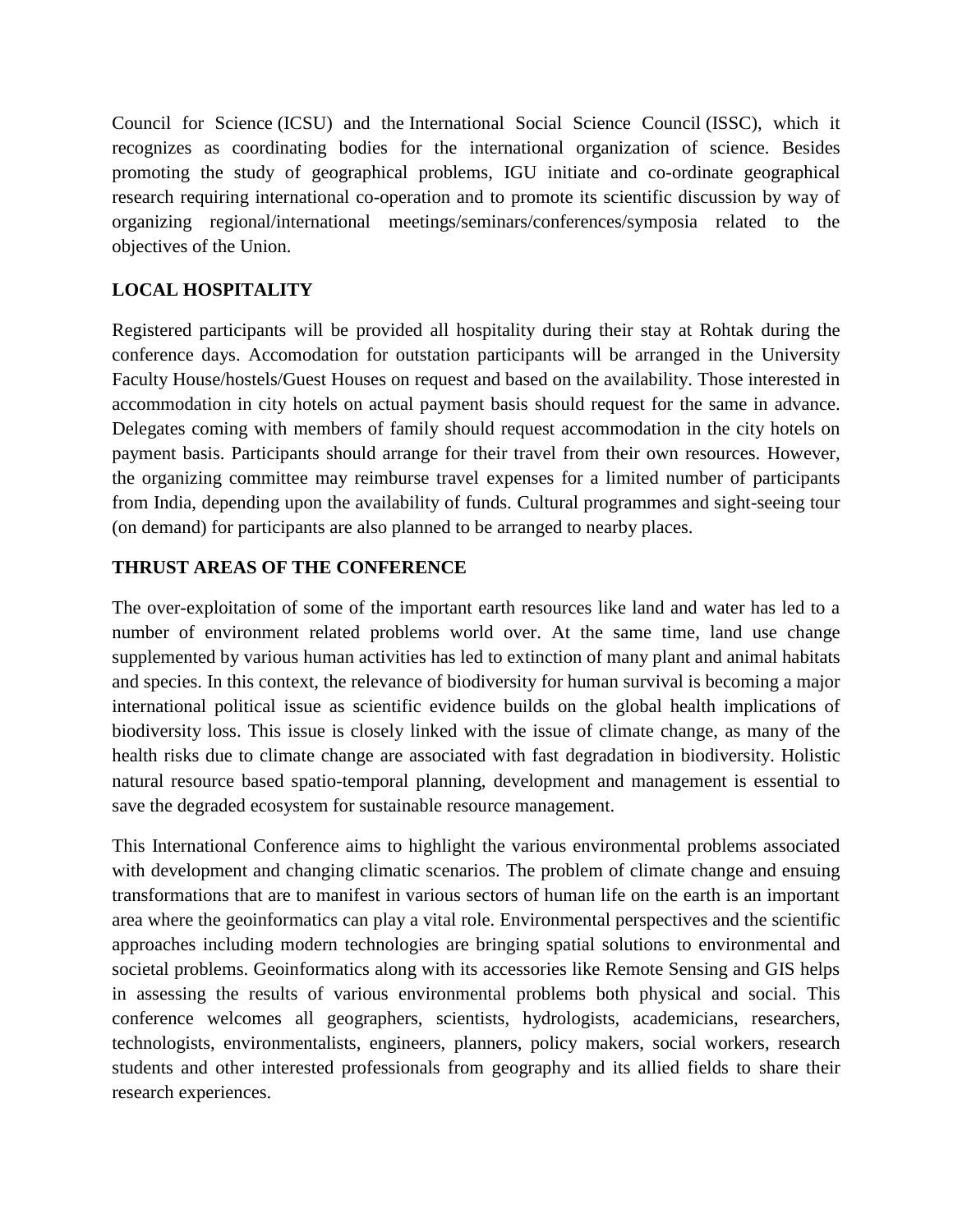#### **FOCAL THEME**

# **GEOINFORMATICS FOR BIODIVERSITY AND CLIMATE CHANGE SPECIAL SESSION ON**

#### **Disaster Risk Reduction**

#### **SUB THEMES**

 Biogeography and Land Information System Land Use Land Cover Change and Biodiversity Climate Change and Extremes Natural Resource Management Urban Health and Well-being Coastal Zone Management 'Population-Development-Environment' Interface Integration of Remote Sensing, GIS and GPS for Geospatial Applications

The academic session will consists of invited/plenary talk and contributed paper presentations

#### **CALL FOR PAPERS**

There shall be poster as well as oral presentation in the conference. Intending authors are requested to submit their original research contribution in the form of abstract (not exceeding 500 words) by email to the Organizing Secretary on or before December, 31, 2012. The abstract of the paper should be typed with double space Times New Roman (12 Font Size) with title of the paper, name of the author(s), affiliation, email address besides the content. Author(s) will be informed by email about the acceptance of their abstracts by January, 10, 2013. Thereafter, the contributors are requested to send their full papers and registration fee by February, 01, 2013. Full paper in MS Word format should reach to the Organizing Secretary by e-mail attachment. Research scholars must send their abstract/full paper through HOD/Principal. The accepted papers will be published as full text in the conference proceedings.

#### **IMPORTANT DEADLINES**

Submission of Abstract: December 31, 2012 Intimation of Acceptance: January 10, 2013 Registration / Submission of Full Paper: February 01, 2013 Conference Dates: March 14-16, 2013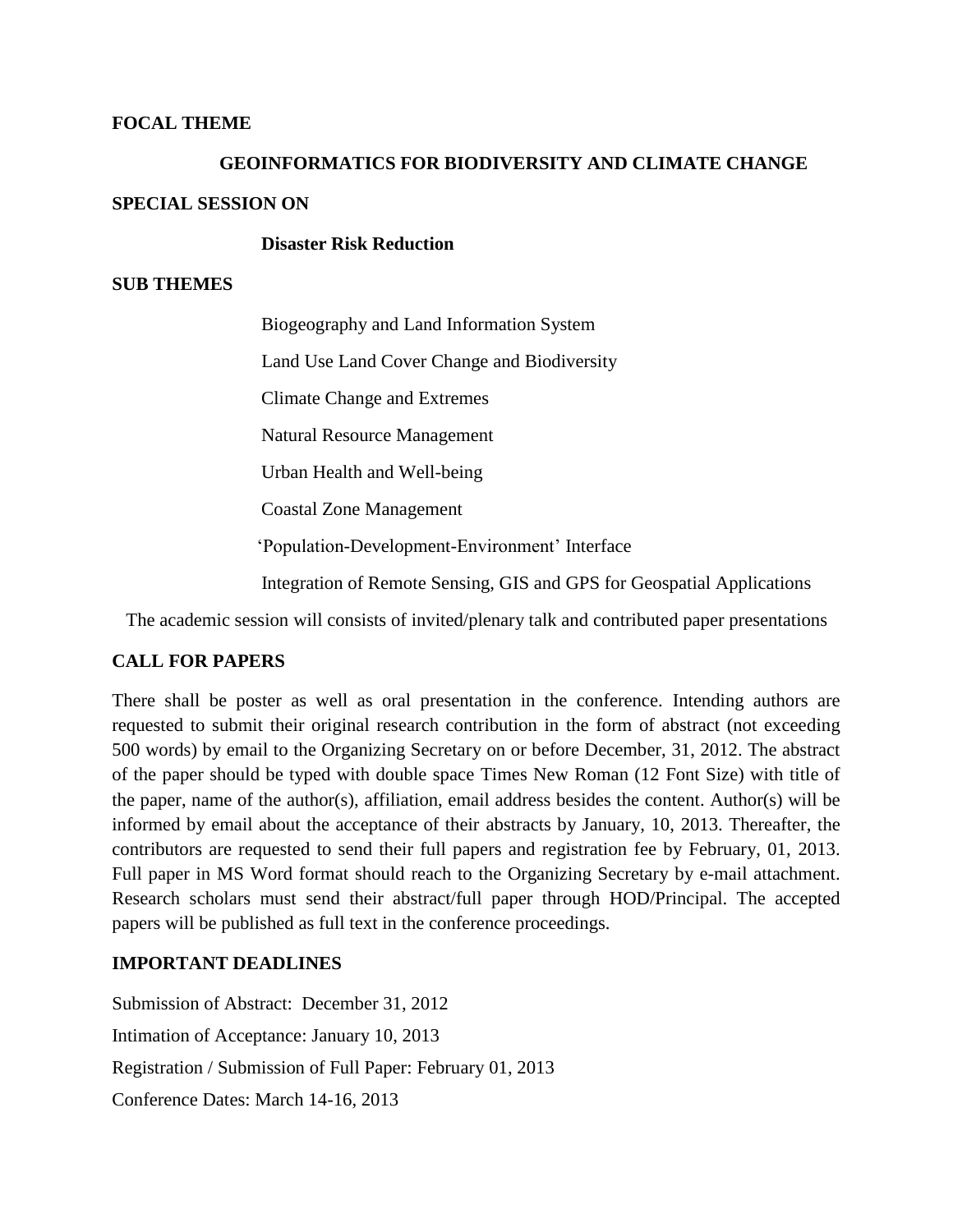## **REGISTRATION FEE (Per Participant per Paper/Poster)**

Registration fee for Indian Participants: Rs. 750-00 Registration fee for International Participants: USD. 150-00 Registration fee for Research Scholars (Indian): Rs. 500-00 Registration fee for Delegates from outside Academic Institutions: Rs. 2000-00

Registration is compulsory for all participants. The registration fee will be remitted by Demand Draft drawn in favour of "**IGU CONFERENCE ROHTAK - 2013**" payable at M.D.U. Rohtak 04734. Registration fee along with complete application form must reach to Dr.Mehtab Singh, Organizing Secretary, Dept. of Geography, M.D.University, Rohtak, Haryana, India by February 01, 2013. The application form can be downloaded from the website of the M.D.University, Rohtak [\(www.mdurohtak.ac.in\)](http://www.mdurohtak.ac.in/). Alternatively the payment may be made by Electronic Fund Transfer to **IGU CONFERENCE ROHTAK-2013, Account No. 32438018720** with SBI, M.D.University Branch Rohtak, by **IFSC Code SBIN0004734**.You may also pay directly into A/C No. 32438018720 in the name of IGU CONFERENCE ROHTAK-2013 through cheque. Foreign delegates please contact Organizing Secretary for more details regarding the payment.

## **THE CONFERENCE ORGANIZATION**

## **Patron**

**Prof. R.P. Hooda,**  Vice-Chancellor, M.D.U. Rohtak

**Convener Prof. M.I.Hassan,**  Head, Department of Geography, M.D.U. Rohtak

## **Organizing Secretary**

### **Dr. Mehtab Singh**

Department of Geography M.D.University, Rohtak - 124001, Haryana, India Mobile No. 09416306053 : (Office) 01262393259 E-Mail: iguconferencerohtak2013@gmail.com : [iguconferencerohtak2013@yahoo.com](mailto:iguconferencerohtak2013@yahoo.com)

Fax: 01262-274640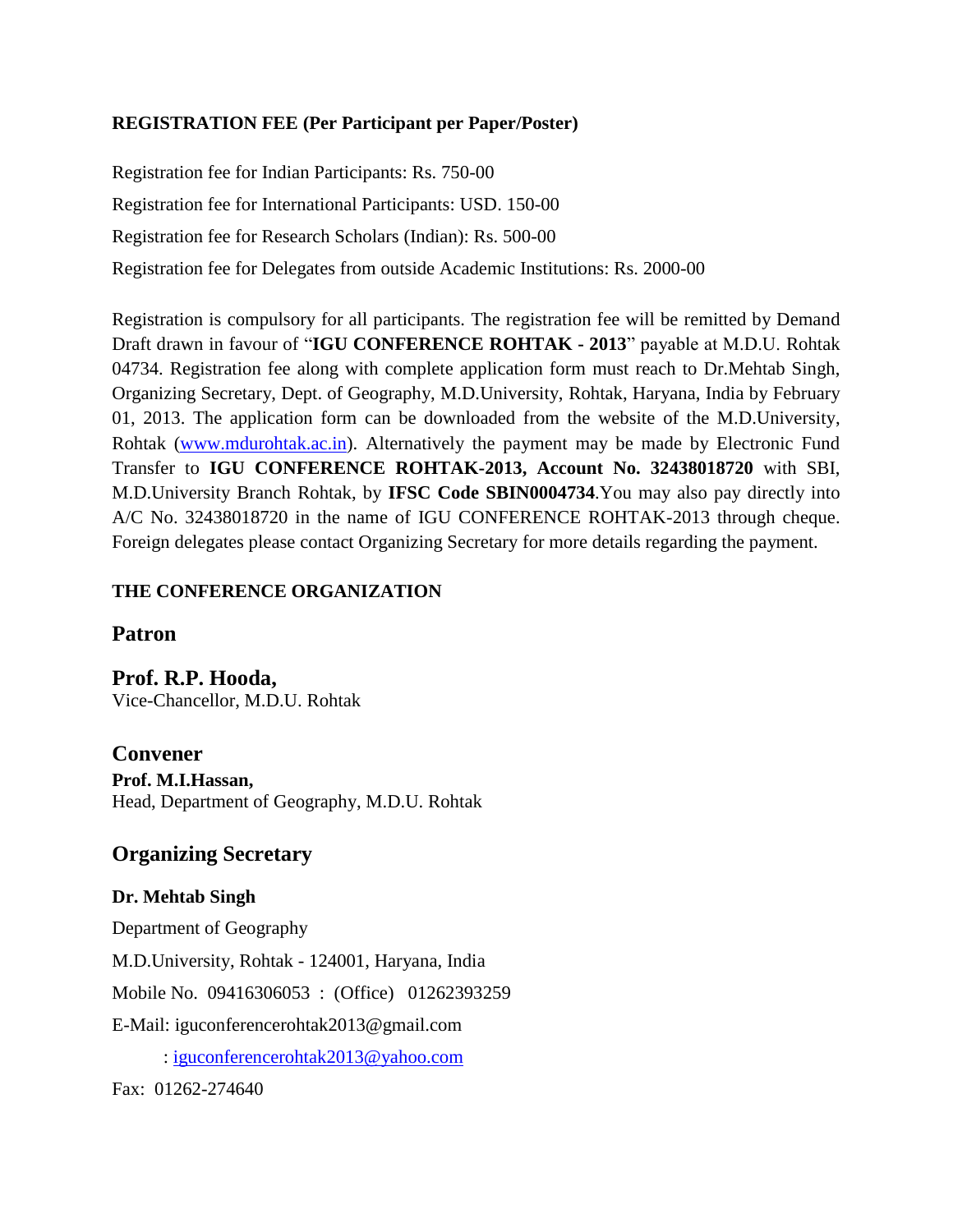#### **Executive Advisors**

R. Vinayak, Dean Academic Affairs, M.D.U. S. P. Vats, Registrar, M.D.U. S. Malhotra, Dean, Faculty of Social Sci.M.D.U. K.K. Verma, Director, Research, M.D.U. S.P.Khatkar,Dean,Fac.of Eng.&Tech. M.D.U. Narender Garg, Director,DDE,M.D.U. S.K.Gakhar, Dean,Faculty of Life Sciences, M.D.U. Rajbir Singh, Dean Student Affairs, M.D.U. Renu Chugh, Head, Dept. of Mathematics, M.D.U. Dilip Singh, Director, IHTM, M.D.U.

### **Local Organizing Committee**

Convener M.I.Hassan, Prof. & Head, Dept. of Geography, M.D.U. Organizing Secretary Mehtab Singh, Assoc. Prof. Dept. of Geography, M.D.U. Co-Organizing Secretaries Inderjeet Singh, Assoc. Prof. Dept. of Geography, M.D.U. P. Bhardwaj, Assoc. Prof. Dept. of Geography, M.D.U. Members Nina Singh, Professor Dept. of Geography, M.D.U. Binu Sangwan, Assoc. Prof. Dept. of Geography, M.D.U. S.K.Bansal, Assoc. Prof. Dept. of Geography, M.D.U. Sachinder Singh, Assoc. Prof. Dept. of Geography, M.D.U. K.V.Chamar, Assoc. Prof. Dept. of Geography, M.D.U. R.S.Sangwan, Assoc. Prof. Dept. of Geography, M.D.U. Naresh Malik, Assoc. Prof. Dept. of Geography, M.D.U. Renu Arya, Assoc. Prof. Dept. of Geography, M.D.U.

#### **Advisory Committee**

S. Sinha, Prof. CSRD, SSS, JNU, New Delhi. Bhoop Singh, Director, NRDMS, DST N.Delhi K.P.Tripathi, Scientist, CSWCRTI, Dehradun S. D. Attri, Deputy Director General, IMD, N.Delhi N.C.Jana, Head,Dept. of Geog. Univ.of Burdwan Suresh Kumar, Scientist, IIRS, Dehradun K.N.Singh. Prof.of Geog. D.D.U.Gorakhpur Univ. R.P.Mishra, Prof.of Geog. H.S.Gour Univ.Sagar R.B.P.Singh,Head, Dept. of Geog, Patna University S.Maithani, Scientist, IIRS, Dehradun S.P.Kaushik, Chairman, Dept.of Geog, KUK. R.D.Garg, Scientist, IIT, Rurkee N. S. Gill, Prof.Dept. of Comp. Sci. M.D.U.Rohtak K.Mohan,Prof.of Geog. Punjab Univ.Chandigarh R.N.Mishra,Head, Dept. of Geog. Raj. Univ.Jaipur D.D.Sharma Prof.of Geography, H.P.Univ.Shimla G.K.Panda, Prof. of Geog, Utkal Univ. Bhubaneswar J.S.Laura, Head, Dept. of Env.Sci, M.D.U.Rohtak P.Ilangovan,Head, Dept. of Geog..Madurai Kamraj Univ. V.S.Manhas,Head, Dept. of Geog. Univ. of Jammu Jagbir Singh, Chairman, DCR Chair, DCRUST, Murthal Y.Singh,Head, Dept. of Geog. Punjabi Univ.Patiala Bimal.K.Kar. Dept.of Geography,Guwahati University S.Arun Das, Dept. of Geog. University of Mysore K.Markandey,Prof. of Geog. Osmania Univ.Hyderabad Suresh Malik, Prof. Dept. of Statistics.M.D.U.Rohtak Hukam Chand, Asso. Prof. Music Dept. M.D.U.Rohtak S.C.Rai. Asso.Prof.Dept.of Geog, Univ. of Delhi Bhagwan Singh Chaudhary ,Dept of Geophysics, KUK M.A.Siddiqui,.Prof.Geog.Jamia Millia Islamia,Delhi

R.S.Hooda,Chief Scientist,HARSAC,Hisar Rana P B Singh,Prof,Banaras Hindu University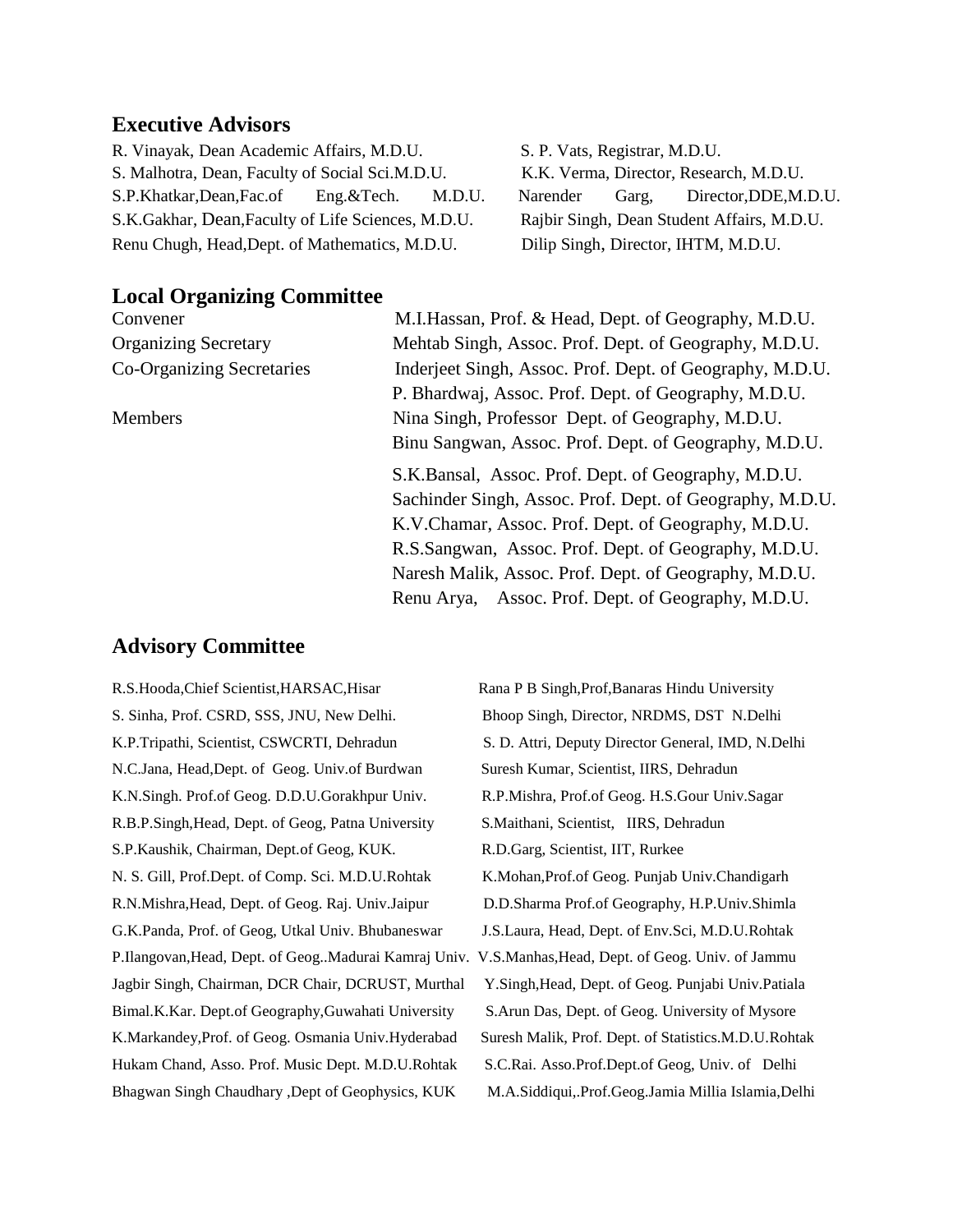#### **INTERNATIONAL SCIENTIFIC ADVISORY COMMITTEE OF THE CONFERENCE**

- **R.B. Singh (India),** Member IUGG-IGU Nat. Committee and Vice Chair of IGU Commission **Ronald F. Abler (USA)**, President, IGU **Michael Meadows (South Africa)**, Secretary General, IGU **Yukio Himiyama (Japan)**, Vice President, IGU **G. Bellezza (Italy),** Vice President IGU **Udo Schikhof (Germany)**, Chair, IGU Commission on Biogeography and Biodiversity **Ailikun (China)**, Executive Director, MAIRS **S. Haruyama (Japan)**, Chair IGU Commission on Hazard and Risk **Wuyi Wang (China)**, Chair IGU Commission on Health and Environment **Ivan Bicik (Czech Republic)**, Chair IGU Commission on LUCC **M.Sofer (Israel),** Chair IGU Commission on Local Development **K. Takara (Japan)**, Kyoto University **K. Kimoto (Japan)**, Hiroshima-Jogakuin University **B. Maharaj (South Africa)**, IGU National Committee **E. Rustiadi (Indonesia)**, Member IGU Commission on LUCC **E. Milanova (Russia)**, Moscow State University **J.S. Gardner (Canada)**, Victoria University **John Sinclair (Canada)**, University of Manitoba **G.S. Chauhan (India)**, Member IGU Commission on LUCC **N. Nagabhushanam (India)**, Member IUGG-IGU Joint National Committee **Pritirekha Daspattanayak (India)** Ravenshaw University Cuttack **P.M. Kala (Ethiopia)**, Addis Ababa University **Victor Savage (Singapore)**, National University of Singapore
	- **Shouraseni Sen Roy (USA)**, University of Miami
	- **R. Hietala (Finland)**, University of Turku